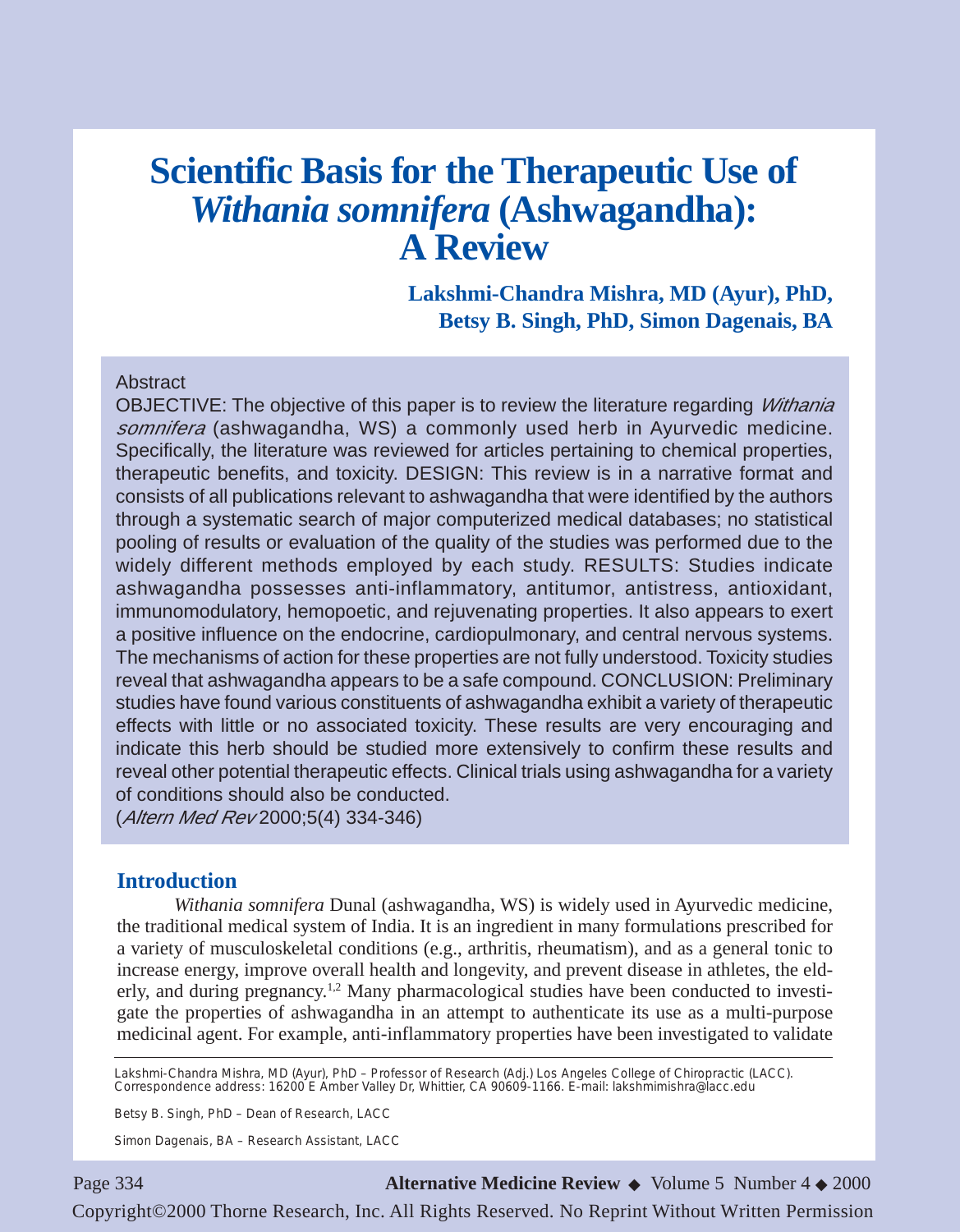

*Withania somnifera* **(Ashwagandha)**

its use in inflammatory arthritis,<sup>3-6</sup> and animal stress studies have been performed to investigate its use as an antistress agent.7-10 Several studies have examined the antitumor and radiosensitizing effect of WS.11-15 The purpose of this paper is to review the literature regarding WS and report on clinically relevant studies, in an attempt to establish a scientific basis for the therapeutic use of WS. Results of studies investigating the chemistry and toxicity of WS will also be discussed.

# **Methods**

This literature review was limited to published articles and books in the English language. Four computerized medical databases (MEDLINE, CINAHL, EMBASE, Mantis) were searched for the entire duration of each database as available on the OVID computer search service. The following keywords were used for the search: ashwagandha and common misspellings (ashwaganda, aswaganda, aswagandha), withania,

somnifera, dunal, withaferin, sitoindoside, solanaceae, Indian ginseng, and winter cherry. Results of these searches were reviewed to identify relevant articles.

# **Results**

A total of 58 articles were found using the search method described above. Research reveals ashwagandha possesses anti-inflammatory, antitumor, antistress, antioxidant, immunomodulatory, hemopoetic, and rejuvenating properties. Ashwagandha also appears to benefit the endocrine, cardiopulmonary, and central nervous systems. Few articles were discovered on the mechanism of action for these effects. Several preliminary studies have been conducted on animals. A summary of the findings of these studies is presented below.

# **Chemistry**

Since many of ashwagandha's uses have not been scientifically validated, skepticism can naturally be expected when presented with an herb purportedly useful in so many ailments. In Ayurvedic medicine there is a class of herbs, including WS, known as adaptogens or vitalizers. Adaptogens cause adaptive reactions to disease, are useful in many unrelated illnesses, and appear to produce a state of nonspecific increased resistance  $(SNIR)^{10,16}$  to adverse effects of physical, chemical, and biological agents. They are relatively innocuous, have no known specific mechanism of action, normalize pathological effects, and are usually glycosides or alkaloids of a plant. $17,18$ 

The chemistry of WS has been extensively studied and over 35 chemical constituents have been identified, extracted, and isolated.19 The biologically active chemical constituents are alkaloids (isopelletierine,

**Alternative Medicine Review ◆** Volume 5, Number 4 ◆ 2000 Page 335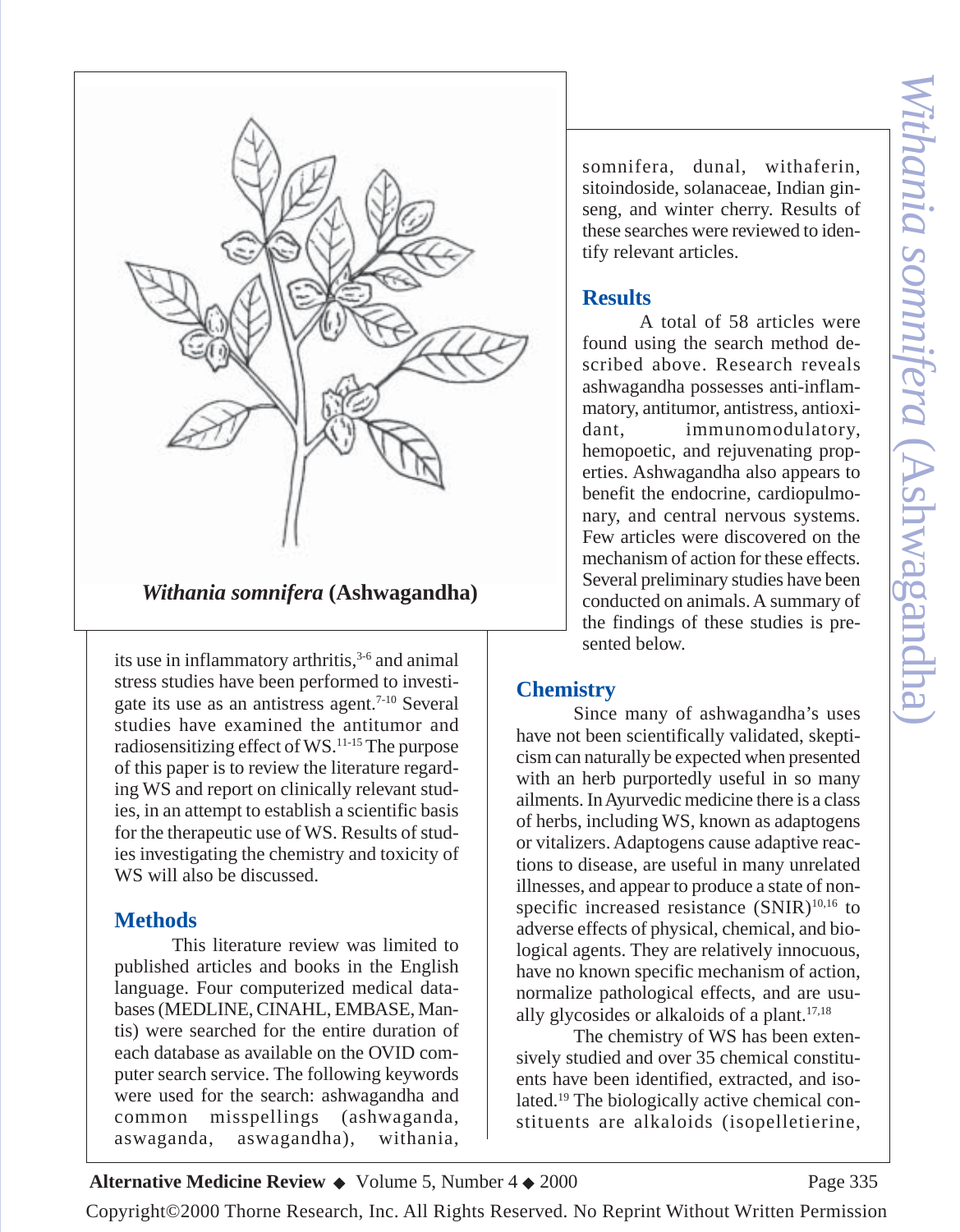



anaferine), steroidal lactones (withanolides, withaferins), saponins containing an additional acyl group (sitoindoside VII and VIII), and withanolides with a glucose at carbon 27 (sitoindoside IX and X). WS is also rich in iron. See Figure 1 for the chemical structure of withaferin A, and Figure 2 for sitoindosides IX and X.

# **Anti-inflammatory Properties**

The effectiveness of ashwagandha in a variety of rheumatologic conditions may be due in part to its antiinflammatory properties, which have been studied by several authors. In a study by Anbalagan et al, $3$  powdered root of  $WS$  (1 g/kg) suspended in 2% gum acacia, 50 mg/mL) was given orally one hour before the induction of inflammation by injection of Freund's complete adjuvant in rats and continued daily for three days; phenylbutazone (100mg/kg) was given as a positive control. WS was found to cause considerable reduction in inflammation. Acute phase reactants of the blood monitored by crossed immunoelectrophoresis showed changes in the concentration of many serum proteins (α2-glycoprotein, major acute phase α1 protein, and pre-albumin) in the WS group. The  $\alpha$ 2-glycoprotein found only in inflamed rat serum was decreased to undetectable levels in the WS group. Phenylbutazone, on the other hand, caused a considerable increase in the  $\alpha$ 2glycoprotein in both arthritic and healthy rats. Another acute phase protein (peak 2,  $\alpha$ -1 major acute phase) which

increased approximately 200 percent by inflammation was brought back to normal levels by WS treatment but only to 132 percent of normal by phenylbutazone. WS influenced several modulator proteins in normal rats, suggesting that several plant chemicals in WS possibly interact with the liver protein synthesis process. Another study by Anbalagan





Page 336 **Alternative Medicine Review** ◆ Volume 5, Number 4 ◆ 2000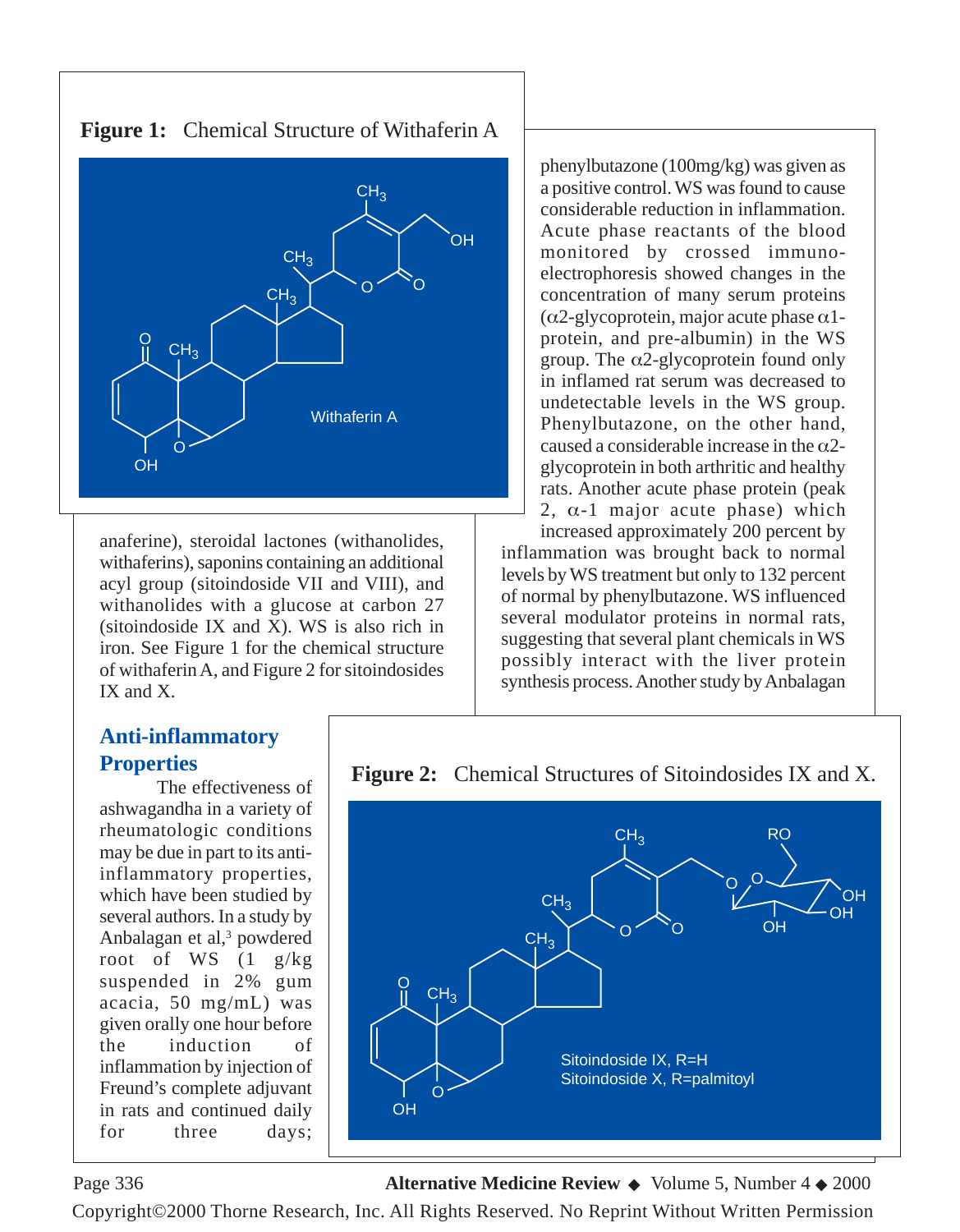et al<sup>4</sup> found WS caused dose-dependent suppression of  $\alpha$ 2-macroglobulin (an indicator for anti-inflammatory drugs) in the serum of rats inflamed by sub-plantar injection of carrageenan suspension. The doses of WS root powder were 500, 1000, 1500, or 1200 mg/kg given as suspension orally 3-4 hours prior to induction of inflammation. Maximum effect (about 75%) was seen at 1000 mg/kg. Actual measurements of inflammation were not conducted.

In a study by Begum et al, $^{20}$  air pouch granuloma was induced by subcutaneous injections of 4 mL of two-percent  $(w/v)$ carrageenan on the dorsum of male Wistar rats (150-200 g) which had been subcutaneously injected one day prior with 6 mL of air on the dorsum. WS root powder (1000 mg/kg) was given orally from day 7 to day 9. Radioactive  $\text{Na}_2^{\,32}\text{SO}^4/100$  g was injected intraperitoneally on day 9; 35S incorporation in glycosaminoglycan, oxidative phosphorylation (ADP/O ratio),  $Mg^{2+}$ dependent-ATPase enzyme activity, and succinate dehydrogenase activity were determined in the mitochondria of the granuloma tissue. WS decreased the glycosaminoglycans content in the granuloma tissue by 92 percent, compared with 43.6 percent by hydrocortisone  $(15 \text{ mg/kg})$ 

treatment and no effect by phenylbutazone treatment (100 mg/kg). WS also uncoupled the oxidative phosphorylation by significantly reducing the ADP/O ratio in mitochondria of granuloma tissue. It increased the Mg2+ dependent-ATPase enzyme activity and also reduced the succinate dehydrogenase activity in the mitochondria of the granuloma tissue; no such effect was produced by the reference drugs. No physical measurements of the inflammation were carried out.

Another study by Begum et  $al<sup>21</sup>$  examined the effect of WS (root powder, 1000 mg/ kg, orally daily for 15 days) on paw swelling and bony degenerative changes in Freund's adjuvant-induced arthritis in rats. WS caused significant reduction in both paw swelling and degenerative changes as observed by radiological examination. The reductions were better than those produced by the reference drug, hydrocortisone (15 mg/kg). No biochemical parameters were reported in this study. A study by al Hindawi et  $al^{22}$  found WS inhibited the granuloma formation in cotton-pellet implantation in rats and the effect was comparable to hydrocortisone sodium succinate (5 mg/kg) treatment. Methanol extract of WS (10 mg/kg, which is one-tenth the  $LD_{50}$  dose) was given one hour before the cotton-pellet implant and continued daily until the pellets were harvested on day 4.

One clinical trial supports the possible use of WS for arthritis. In a double-blind, placebo-controlled cross-over study, 42 patients with osteoarthritis were randomized to receive a formula containing ashwagandha (see Table 1 for formula) or placebo for three months. Patients were evaluated for one month, pretreatment, during which time all previous drugs were withdrawn. During both the pretreatment and treatment phase, pain and

| <b>Table 1:</b> Formula Used for Treatment of Osteoarthritis |  |
|--------------------------------------------------------------|--|
|--------------------------------------------------------------|--|

| Ingredient       | Plant part     | Dosage/capsule   |
|------------------|----------------|------------------|
| Ashwagandha      | root           | 450 mg           |
| <b>Boswellia</b> | oleo gum-resin | $100 \text{ mg}$ |
| <b>Turmeric</b>  | rhizome        | 50 mg            |
| Zinc complex*    |                | $50 \text{ mg}$  |

an Ayurvedic zinc complex (Jasad Bhasma) prepared by the traditional method described in Sharanghar Sambhita.

**Alternative Medicine Review ◆** Volume 5, Number 4 ◆ 2000 Page 337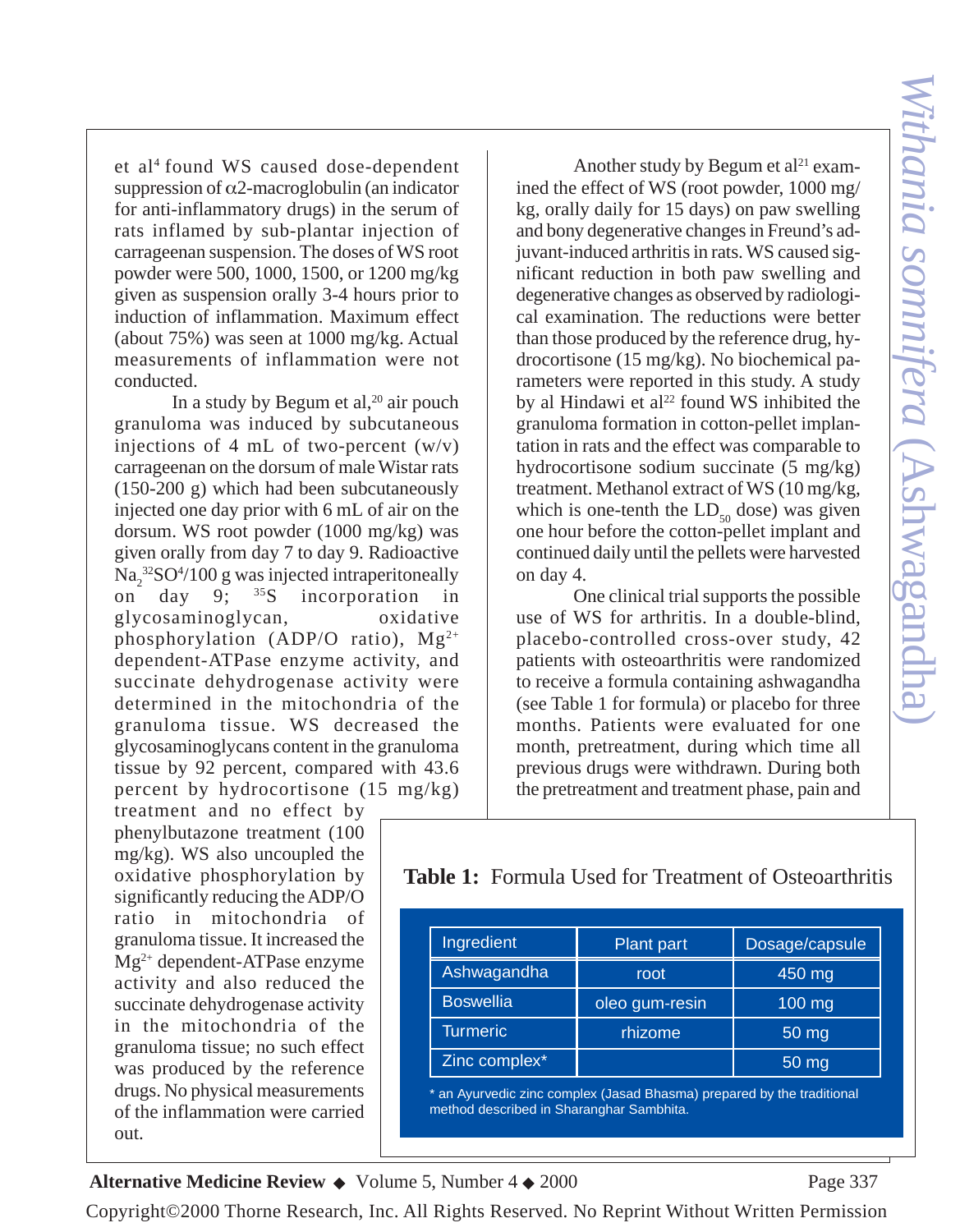disability scores were evaluated weekly while erythrocyte sedimentation (SED) rate and radiological studies were conducted monthly. The herbal formula significantly reduced the severity of pain (p<0.001) and disability (p<0.05) scores, although no significant changes in radiological appearance or SED rate were noted.<sup>23</sup>

Few studies have been conducted on the mechanism of action for the anti-inflammatory properties of WS. In one study, rats injected with 3.5-percent formaline in the hind leg footpad showed a decrease in absorption of <sup>14</sup>C-glucose in rat jejunum.<sup>5</sup> Glucose absorption was maintained at the normal level by both WS and the cyclooxygenase inhibitor oxyphenbutazone. Both drugs produced antiinflammatory effects. Similar results were obtained in parallel experiments using 14C-leucine absorption from the jejunum.<sup>6</sup> These studies suggest cyclooxygenase inhibition may be involved in the mechanism of action of WS.

#### **Antitumor Properties**

To investigate its use in treating various forms of cancer, the antitumor and radiosensitizing effects of WS have been studied. In one study, WS was evaluated for its anti-tumor effect in urethane-induced lung adenomas in adult male albino mice. $11$ Simultaneous administration of WS (ethanol extract of whole plant, 200 mg/kg daily orally for seven months) and urethane (125 mg/kg without food biweekly for seven months) reduced tumor incidence significantly (tumor incidence: untreated control, 0/25; urethane treated, 19/19; WS treated, 0/26, and WS plus urethane treated,  $6/24$ ,  $p<0.05$ ). The histological appearance of the lungs of animals protected by WS was similar to those observed in the lungs of control animals. No pathological evidence of any neoplastic change was observed in the brain, stomach, kidneys, heart, spleen, or testes of any treated or control animals. In addition to providing protection from carcinogenic effects, WS treatment also

reversed the adverse effects of urethane on total leukocyte count, lymphocyte count, body weight, and mortality.

The growth inhibitory effect of WS was also observed in Sarcoma 180 (S-180), a transplantable mouse tumor.12 Ethanol extract of WS root (400 mg/kg and up, daily for 15 days) after intra-dermal inoculation of  $5x10<sup>5</sup>$ cells of S-180 in BALB/c mice produced complete regression of tumor after the initial growth. A 55-percent complete regression was obtained at 1000 mg/kg; however, it was a lethal dose in some cases. WS was also found to act as a radio- and heat sensitizer in mouse S-180 and in Ehrlich ascites carcinoma.12,14Antitumor and radiosensitizing effects of withaferin (a steroidal lactone of WS) were also seen in mouse Ehrlich ascites carcinoma *in vivo*. <sup>15</sup> Withaferin A from WS gave a radiosensitizer ratio of 1:5 for *in vitro* cell killing of V79 Chinese hamster cell at a non-toxic concentration of about 2 mM/L.<sup>12-14</sup> These studies are suggestive of antitumor activity as well as enhancement of the effects of radiation by WS.

#### **Antistress Effect**

To evaluate the antistress effect of WS, an alcohol extract from defatted seeds of WS dissolved in normal saline was given (100 mg/ kg intraperitoneally as a single dose) to 20-25 g mice in a swimming performance test in water at  $28^{\circ}$ -30°C.<sup>10</sup> Controls were given saline. The extracts approximately doubled the swimming time when compared to controls. In another study, WS prevented both a weight increase of the adrenals and a reduction in ascorbic acid content of the adrenals normally caused by this swimming test. The authors suggested that WS induced a state of nonspecific increased resistance during stress.

Glycosides of WS (sitoindosides VII and VIII, 50 to 100 mg/kg) exhibited significant antistress activity in forced swimminginduced immobility in mice, restraint stressinduced gastric ulcers in rats, restraint-induced

Page 338 **Alternative Medicine Review** ◆ Volume 5, Number 4 ◆ 2000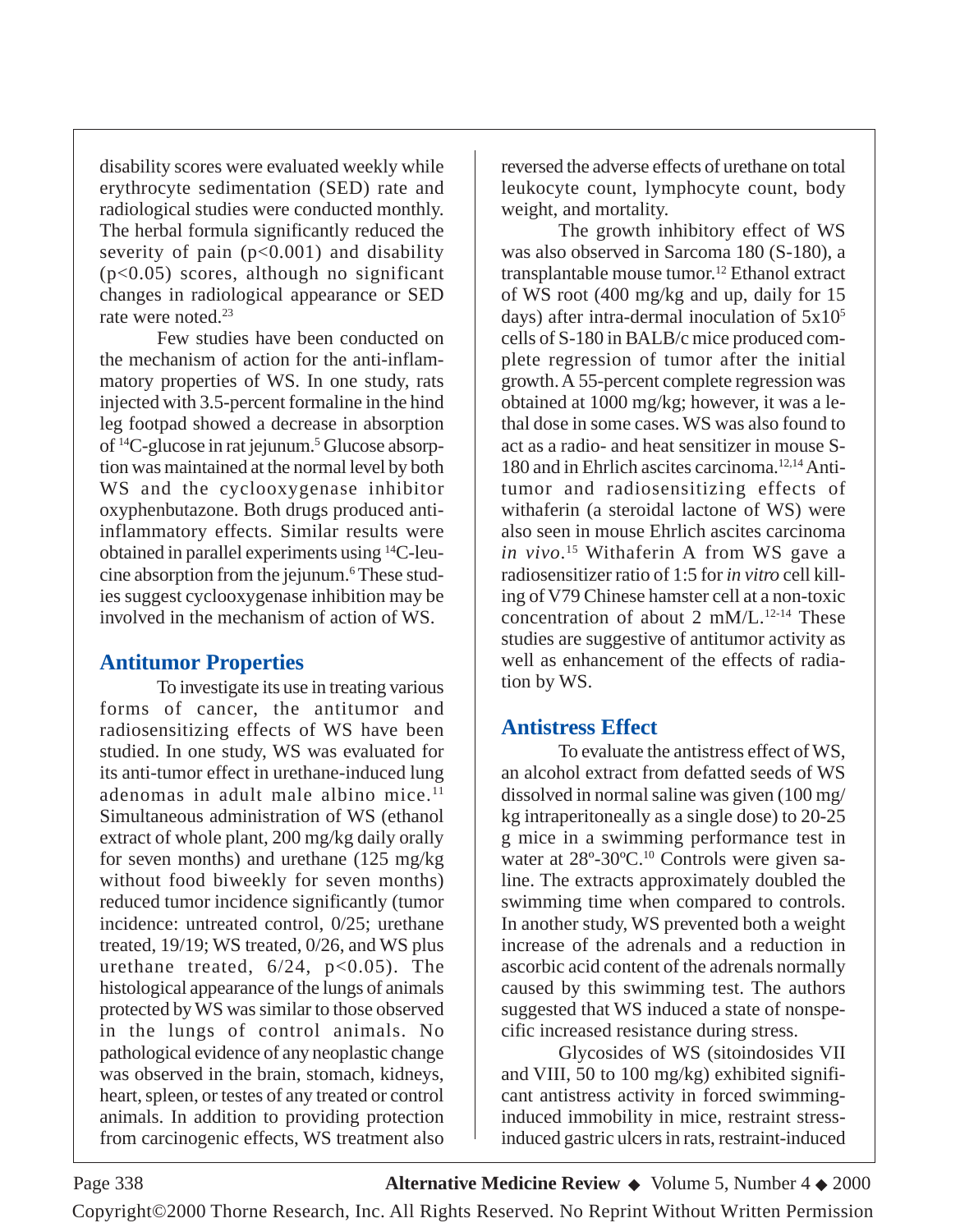auto-analgesia in rats, restraint stress effect on thermic response of morphine in rats, and morphine-induced toxicity in aggregated mice.<sup>24</sup> The alcohol extract of WS  $(100 \text{ mg}/$ kg, twice daily orally on day 1, 4 or 7) reduced stress-induced increases in blood urea nitrogen levels, blood lactic acid, and adrenal hypertrophy, but did not affect changes in thymus weight and hyperglycemia in rats.7 WS reversed the cold swimming-induced increases in plasma corticosterone, phagocytic index, and avidity index to control levels. WS root powder (100 mg/kg orally as an aqueous suspension daily for seven days) given before the swimming test in water at 10ºC also increased total swimming time, indicating better stress tolerance in rats.<sup>8</sup> These results indicated a significant increase in plasma corticosterone level, phagocytic index, and avidity index in control rats, whereas these levels were near normal in WS rats subjected to the same test.

In a comparative study for antistress activity, finely powdered roots of WS and *Panax ginseng* (PG), suspended in 2-percent acacia (100 mg/kg in 1.00 mL orally) were given to 18-20 g mice daily for seven days; the swimming test was given on day  $8.^{25}$  Significant antistress activity, as measured by the swimming endurance test, was found for both compounds. The swimming time was 536.6 minutes for PG, 474.1 minutes for WS, and 163.3 minutes for controls; all differences between groups were significant  $(p<0.05)$ . Anabolic activity, measured as an increase in body weight, was significant for both herbal extracts but was better in the WS group than in the PG group. If these results could be reproduced in humans, it would support the use of WS in nervous exhaustion due to stress and in cachexia to increase body weight.

#### **Antioxidant Effect**

The brain and nervous system are relatively more susceptible to free radical damage than other tissues because they are rich in lipids and iron, both known to be important in

generating reactive oxygen species.26 The brain also uses nearly 20 percent of the total oxygen supply.27 Free radical damage of nervous tissue may contribute to neuronal loss in cerebral ischemia and may be involved in normal aging and neurodegenerative diseases, e.g., epilepsy, schizophrenia, Parkinson's, Alzheimer's, and other diseases.<sup>28,29</sup> Since traditional Ayurvedic use of WS has included many diseases associated with free radical oxidative damage, it has been considered likely the effects may be due to a certain degree of antioxidant activity. The active principles of WS, sitoindosides VII-X and withaferin A (glycowithanolides), have been tested for antioxidant activity using the major free-radical scavenging enzymes, superoxide dismutase (SOD), catalase (CAT), and glutathione peroxidase (GPX) levels in the rat brain frontal cortex and striatum. Decreased activity of these enzymes leads to accumulation of toxic oxidative free radicals and resulting degenerative effects. An increase in these enzymes would represent increased antioxidant activity and a protective effect on neuronal tissue. Active glycowithanolides of WS (10 or 20 mg/kg intraperitoneally) were given once daily for 21 days to groups of six rats. Dose-related increases in all enzymes were observed; the increases comparable to those seen with deprenyl (a known antioxidant) administration  $(2 \frac{g}{kg})$ day intraperitoneally). This implies that WS does have an antioxidant effect in the brain which may be responsible for its diverse pharmacological properties.30 Further studies on other parts of the brain (e.g., cerebellum, medulla, and hypothalamus) may provide information with respect to the effects of WS on cognitive behavior and other functions of the brain, in both healthy and diseased individuals.

In another study, an aqueous suspension of WS root extract was evaluated for its effect on stress-induced lipid peroxidation  $(LPO)$  in mice and rabbits.<sup>9</sup> LPO blood levels were increased by IV administration of 0.2 mg/

**Alternative Medicine Review ◆** Volume 5, Number 4 ◆ 2000 Page 339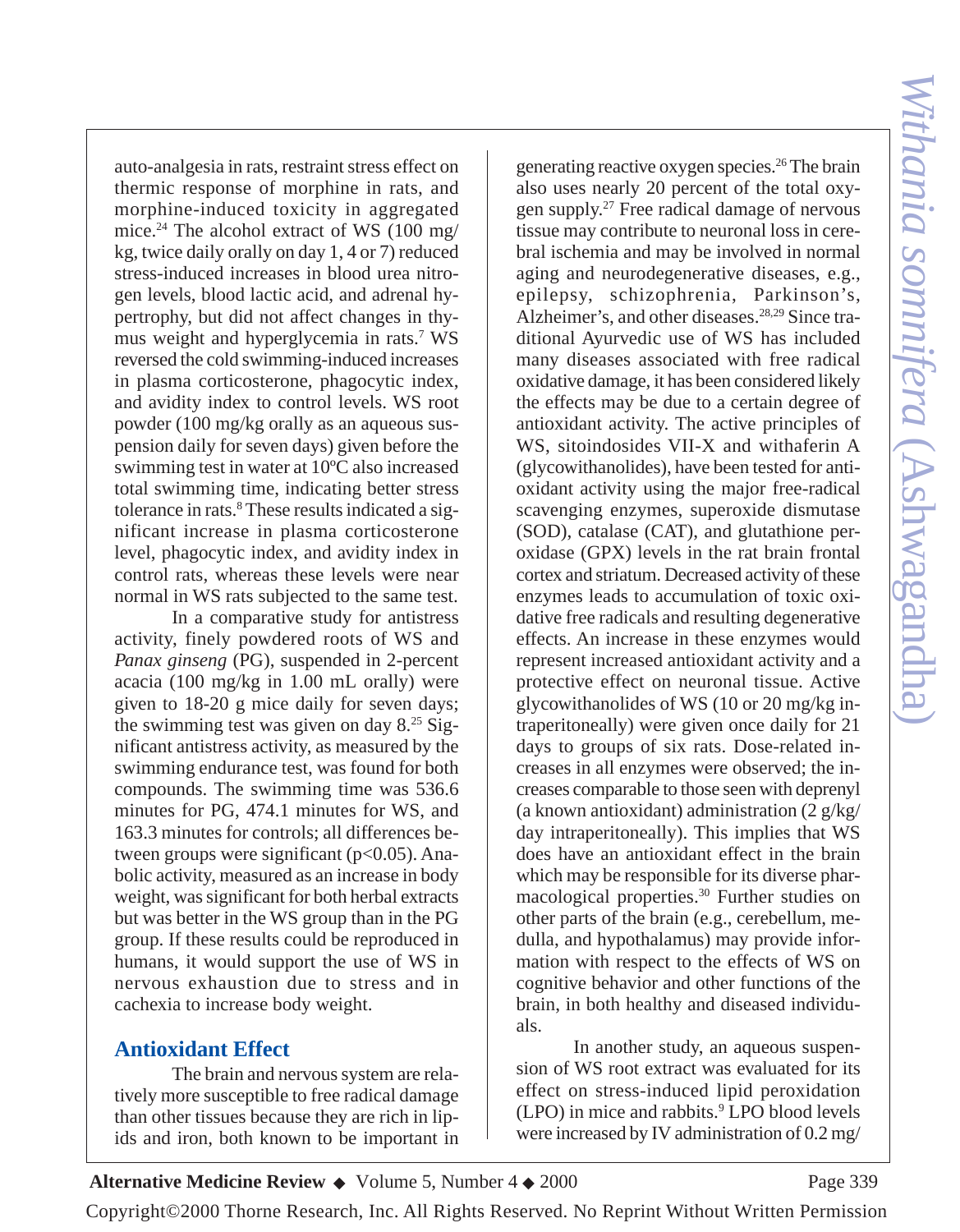kg of lipopolysaccharides (LPS) from *Klebsiella pneumoniae* and 100 mg/kg of peptidoglycans (PGN) from *Staphylococcus aureus*. Simultaneous oral administration of WS extract (100 mg/kg) prevented an increase in LPO. The authors indicated that the almost innocuous doses of LPS and PGN used in this study that induced elevated levels of LPO were comparable to a mild bacteremia which may follow tooth extraction, streptococcal angina, etc.

### **Immunomodulatory Properties**

The use of WS as a general tonic to increase energy and prevent disease may be partially related to its effect on the immune system. Glycowithanolides and a mixture of sitoindosides IX and X (Figure 2) isolated from WS were evaluated for their immunomodulatory and central nervous system effects (antistress, memory, and learning) in Swiss mice (15-25 g, 5-6 months old) and Wistar strain albino rats (120-150 g and 250-300 g).<sup>31</sup> Both materials produced statistically significant mobilization and activation of peritoneal macrophages, phagocytosis, and increased activity of the lysosomal enzymes. Both compounds (50-200 mg/kg orally) also produced significant antistress activity in albino mice and rats, and augmented learning acquisition and memory retention in both young and old rats.

Root extract of WS was tested for immunomodulatory effects in three myelosuppression models in mice: cyclophosphamide, azathioprin, or prednisolone.32 Significant increases  $(p<0.05)$  in hemoglobin concentration, red blood cell count, white blood cell count, platelet count, and body weight were observed in WS-treated mice compared to untreated control mice. The authors also reported significant increases in hemolytic antibody responses toward human erythrocytes which indicated immunostimulatory activity.

The effect of WS was also studied on the functions of macrophages obtained from

mice treated with the carcinogen ochratoxin A (OTA).33 OTA treatment of mice for 17 weeks significantly decreased the chemotactic activity of the macrophages. Interleukin-1 (IL-1) and tumor necrosis factor alpha (TNF- $α$ ) production was also markedly decreased.

## **Hemopoetic Effect**

Administration of WS extract was found to significantly reduce leukopenia induced by cyclophosphamide (CTX) treatment in Swiss albino mice.34 Total white blood cell count on the  $12<sup>th</sup>$  day of the CTX-treated group was 3720/mm<sup>3</sup>; that of the CTX-plus-WS group was 6120/mm3 . In the CTX-plus-WS mice, the cellularity of the bone marrow was significantly increased  $(13.1 \times 10^6$  /femur) (p<0.001) compared to the CTX-alone treated group  $(8 \times 10^6/\text{femur})$ . Similarly, the number of alpha-esterase positive cells (1130/4000 cells) in the bone marrow of the CTX-plus-WS mice increased compared to the CTXalone mice (687/4000 cells).

The major activity of WS may be the stimulation of stem cell proliferation. These studies indicated WS reduced CTX-induced toxicity and may prove useful in cancer chemotherapy. Further studies need to be conducted to confirm the hemopoetic effect with other cytotoxic agents and to determine its usefulness as an adjuvant in cancer chemotherapy.

## **Rejuvenating Effect**

The growth-promoting effect of WS was studied for 60 days in a double-blind study of 60 healthy children, age 8-12 years, who were divided into five groups of 12.<sup>35</sup> Group 1 was given purified and powdered WS 2 g/day fortified in 100 cc of milk (no details about purification and powdering methods were disclosed). Similarly, Group 2 received 2 g daily of a mixture of equal parts WS and punarnava (*Boerhaavia diffusa*), Groups 3 and

Copyright©2000 Thorne Research, Inc. All Rights Reserved. No Reprint Without Written Permission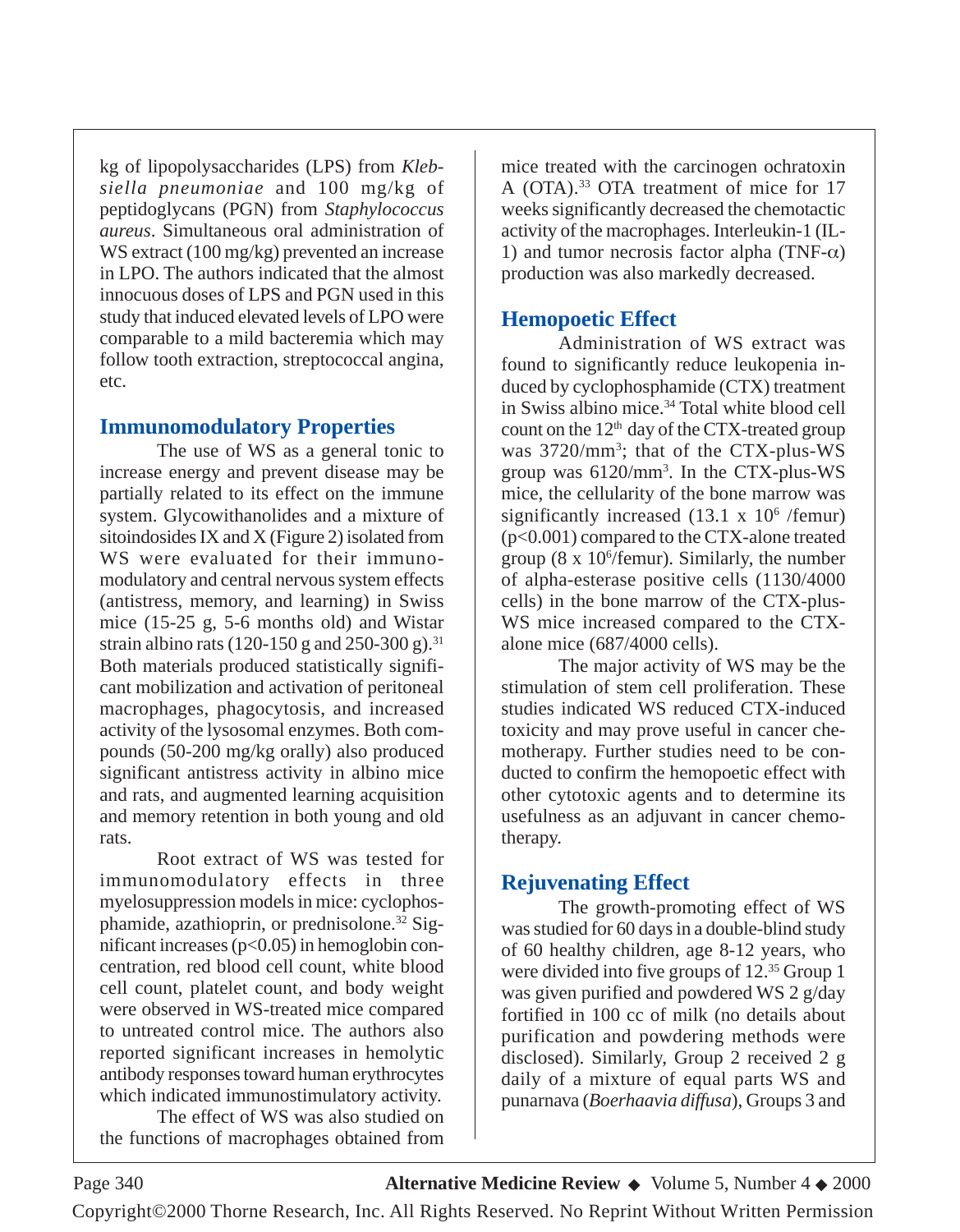4 were given ferrous fumarate 5 mg/day and 30 mg/day, respectively, and Group 5 received placebo.

Group 1 experienced a slight increase in hemoglobin, packed cell volume, mean corpuscular volume, serum iron, body weight, and hand grip, and significant increases in mean corpuscular hemoglobin and total proteins  $(p<0.01)$  at the end of 60 days when compared to the initial level and the placebo group. There was an increase in body weight in all groups over the control group.

Group 2, treated with WS and punarnava*,*showed a significant increase in the level of hemoglobin at the end of 30 days compared to the initial value. Marked increases in the levels of hemoglobin, packed cell volume, mean corpuscular volume, mean corpuscular hemoglobin, serum iron, and hand grip were also observed at the end of 60 days when compared to initial levels. However, when compared with the placebo group, only hemoglobin and handgrip showed significant increase (p<0.05). No change was seen in other parameters. It was noted that 13 of 15 children had an increase in body weight, 10 children had an increase in hemoglobin and packed cell volume, and 11 children had an increase in serum iron.

Group 3 (5 mg ferrous fumarate) had no significant change in any parameters, while Group 4 (30 mg ferrous fumarate) showed a significant increase in hemoglobin  $(p<0.01)$ , mean corpuscular hemoglobin (p<0.05), mean corpuscular hemoglobin concentration  $(p<0.01)$ , serum iron,  $(p<0.05)$ , and hand grip (p<0.05), and a marked increase in packed cell volume. Group 5 (placebo) had no significant change in any parameter. The study demonstrated that WS may be useful as a growth promoter and hematinic in growing children.

In another clinical trial, WS purified powder was given 3 g/day for one year to 101 normal healthy male volunteers, age 50-59 years.36 All subjects showed significantly increased hemoglobin and RBC count, and

improvement in hair melanin and seated stature. They also showed decreased SED rate, and 71.4 percent of the subjects reported improvement in sexual performance. In summary, these studies indicate WS may prove useful in younger as well as older populations as a general health tonic.

#### **Nervous System Effects**

Total alkaloid extract (ashwagandholine, AG) of WS roots has been studied for its effects on the central nervous system.<sup>37</sup> AG exhibited a taming effect and a mild depressant (tranquilizer) effect on the central nervous system in monkeys, cats, dogs, albino rats, and mice. AG had no analgesic activity in rats but increased Metrazol toxicity in rats and mice, amphetamine toxicity in mice, and produced hypothermia in mice. It also potentiated barbiturate-, ethanol-, and urethane-induced hypnosis in mice.

Effects of sitoindosides VII-X and withaferin isolated from aqueous methanol extract of roots of cultivated varieties of WS were studied on brain cholinergic, glutamatergic and GABAergic receptors in male Wistar rats.<sup>38</sup> The compounds slightly enhanced acetylcholinesterase (AChE) activity in the lateral septum and globus pallidus, and decreased AChE activity in the vertical diagonal band. These changes were accompanied by enhanced M<sub>1</sub>-muscarinic-cholinergic receptor-binding in lateral and medial septum as well as in frontal cortices, whereas the  $M_2$ muscarinic receptor-binding sites were increased in a number of cortical regions including cingulate, frontal, piriform, parietal, and retrospinal cortex. The data suggest the compounds preferentially affect events in the cortical and basal forebrain cholinergic-signaltransduction cascade. The drug-induced increase in cortical muscarinic acetylcholinereceptor capacity might partly explain the cognition-enhancing and memory-improving effects of WS extracts in animals and in humans.

#### **Alternative Medicine Review ◆** Volume 5, Number 4 ◆ 2000 Page 341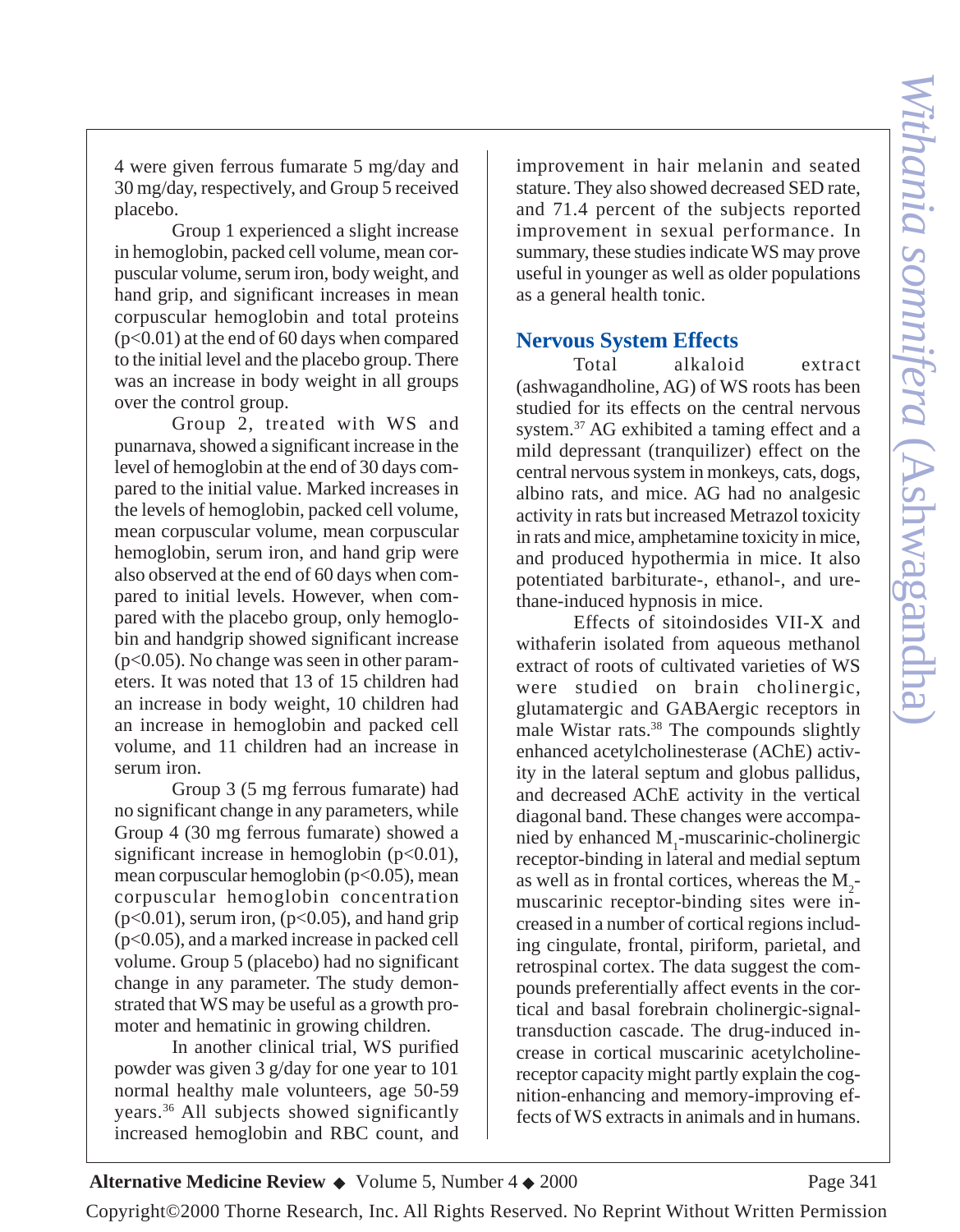Ashwagandholine, total alkaloids extracted from extract of WS roots, caused relaxant and antispasmodic effects against various agents that produce smooth muscle contractions in intestinal, uterine, tracheal, and vascular muscles.39 The pattern of smooth muscle activity was similar to that of papaverine, but several-fold weaker, which indicated a direct musculotropic action. These results are consistent with the use of WS to produce relaxation.

### **Effects on the Endocrine System**

Based on the observations that WS provides protection from free radical damage in the mouse liver, studies were conducted to determine the efficacy of WS in regulating thyroid function.40,41 Mice were given WS root extract (1.4 g/kg by gavage, daily for 20 days). The treatment significantly increased the serum levels of 3,3',5-triiodothyronine (T3) and tetraiodothyronine (T4), while the hepatic concentrations of glucose 6-phosphatase activity and hepatic iodothyronine 5'-monodeiodinase activity did not change significantly. WS significantly reduced hepatic lipid peroxidation and increased the activity of superoxide dismutase and catalase. The results suggest WS stimulates thyroidal activity and also promotes hepatic antioxidant activity.

A combination formula of WS, *Tinospora cordifolia, Eclipta alba, Ocimium sanctum, Picorrhiza kurroa*, and *shilajit* was found to cause a dose-related decrease in streptozotocin-induced hyperglycemia.<sup>31</sup> None of the herbs given individually, however, produced any effect on the hyperglycemia, indicative perhaps of why Ayurvedic medicine generally prefers combinations of herbs rather than single herbs.

# **Effects on the Cardiopulmonary System**

WS may be useful as a general tonic, due in part to its beneficial effects on the cardiopulmonary system, as reported in the following studies. The effect of AG was studied on the cardiovascular and respiratory systems in dogs and frogs.42 The alkaloids had a prolonged hypotensive, bradycardiac, and respiratory-stimulant action in dogs. The study found that the hypotensive effect was mainly due to autonomic ganglion blocking action and that a depressant action on the higher cerebral centers also contributed to the hypotension. The alkaloids stimulated the vasomotor and respiratory centers in the brain stem of dogs. The cardio-inhibitory action in dogs appeared to be due to ganglion blocking and direct cardio-depressant actions. The alkaloids produced immediate predominant but shortlived cardio-depressant effects and a weak but prolonged cardiotonic effect in isolated normal and hypodynamic frog hearts. The pharmacological actions of the total extract of WS roots on the cardiovascular and respiratory systems appeared to be due to its alkaloid content. The total alkaloids were more than twice as active as the 70-percent alcohol extract of WS root. These studies were found to be consistent with the use of WS as a tranquilizing agent.

# **General Toxicity Studies**

An important consideration when investigating the medicinal properties of an unknown compound is diligent evaluation of its potential for harmful effects, usually evaluated through toxicity studies. For WS, no systematic study was found which included acute, sub-acute, sub-chronic or chronic toxicity of WS root powder, whole plant powder, or different extracts of the plant (e.g., water, alcohol, petroleum ether, purified alkaloids, and glycosides). The acute toxicity data found as a part of pharmacological studies are summarized here. Although one preliminary toxicity study of WS was conducted, it was of insufficient quality to support its findings as too few animals were used, body weight data was not collected, and

Page 342 **Alternative Medicine Review** ◆ Volume 5, Number 4 ◆ 2000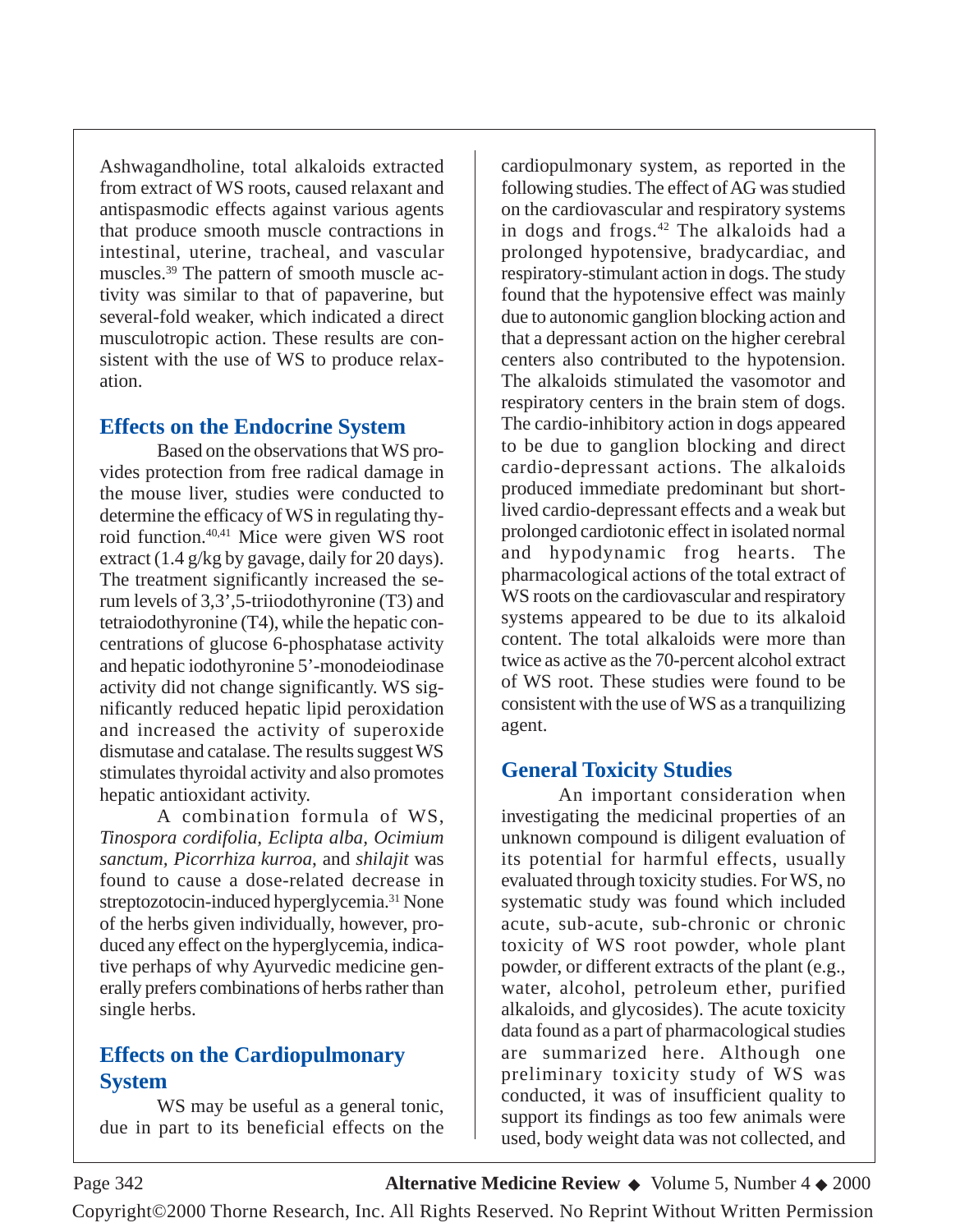survival data was not reported.<sup>43</sup> In one central nervous system study, a two-percent suspension of ashwagandholine (total alkaloids from the roots of WS) prepared in ten-percent propylene glycol using twopercent gum acacia as suspending agent was used to determine acute toxicity.<sup>39</sup> The acute  $LD<sub>50</sub>$  was 465 mg/kg (332-651 mg/kg) in rats and 432 mg/kg (299-626 mg/kg) in mice.

In an antistress-effect study, an alcohol extract from defatted seeds of WS dissolved in normal saline was used to study  $LD_{50}$ in albino mice.<sup>10</sup> The acute LD<sub>50</sub> was 1750 +/-41 mg (p.o). In another antistress-effect study, aqueous-methanol extracts of the root from one-year-old cultivated WS (SG-1) and equimolar combinations of sitoindosides VII and VIII and withaferin-A (SG-2) were studied for acute toxicity.<sup>25</sup> The acute  $LD_{50}$  of SG-1 and SG-2 by intraperitoneal administration in mice was  $1076 +/- 78$  mg/kg and  $1564 +/-$ 92 mg/kg, respectively.

In one long-term study, WS was boiled in water and administered to rats in their daily drinking water for eight months while monitoring body weight, general toxicity, well being, number of pregnancies, litter size, and progeny weight.44 The estimated dose given was 100 mg/kg/day. In the second part of the study, the estimated dose was 200 mg/kg/day given for four weeks as above while monitoring body temperature, body weight, cortisol value in heparinized plasma, and ascorbic acid content of the adrenals. The liver, spleen, lungs, kidneys, thymus, adrenals, and stomach were examined histopathologically and were all found to be normal. The initial average body weights of the WS-treated group (100 mg/kg/ day) and control group on day 1 were 91 g and 106 g which, after four weeks, increased to 185 g (103%) and 178 g (67.9%), respectively. The WS-treated rats appear to have gained more weight than the control group (no p value given). The percent weight gain after eight weeks on the same WS treatment was 227 percent for the treated group and 145.3 percent in the control group. The relative body weight gain was significantly greater in the WS-treated group as compare to the control group ( $p < 0.001$ ). While it is not clear when the rats were mated, the average weights of the progeny at one month of age were 70 g and 45 g in the WS-treated and control groups, respectively, indicating healthier progeny in the WS-treated group. Additional studies are necessary to confirm these findings.

In the four-week study, the weight gain in the treated group was comparable to that of the control group. The body temperature in the WS treated group was 1.7ºC lower than the controls. The WS treatment caused an increase in lung and liver weights and a decrease in adrenocortical activity as was evident from the reduction in adrenal weight and a significant reduction in plasma cortisol  $(p<0.001)$ . Histopathologically, all organs were normal. The authors attributed the increase in liver weight to an increase in glycogen storage because WS contains many steroids and glucocorticoids known to enhance liver glycogen stores. Reduction in metabolic rate also leads to underutilization of glycogen stores in the liver, leading to its accumulation. The reduced adrenocortical activity may be attributed to steroid moieties in WS roots which may act like exogenous adrenocortical steroids, lowering the ACTH secretion and consequently, endogenous steroid production. The authors concluded the decoction of WS promoted growth especially during the active growth period and helped produce healthier progeny. The WS group was devoid of any toxic effects after eight months of daily dosing in this study.

#### **Discussion**

As outlined above, results from various studies indicate ashwagandha possesses many qualities, including anti-inflammatory, antitumor, and immunomodulatory properties, as well as exerting an influence on the endocrine, nervous, and cardiopulmonary systems. Further clinical studies should be

**Alternative Medicine Review ◆** Volume 5, Number 4 ◆ 2000 Page 343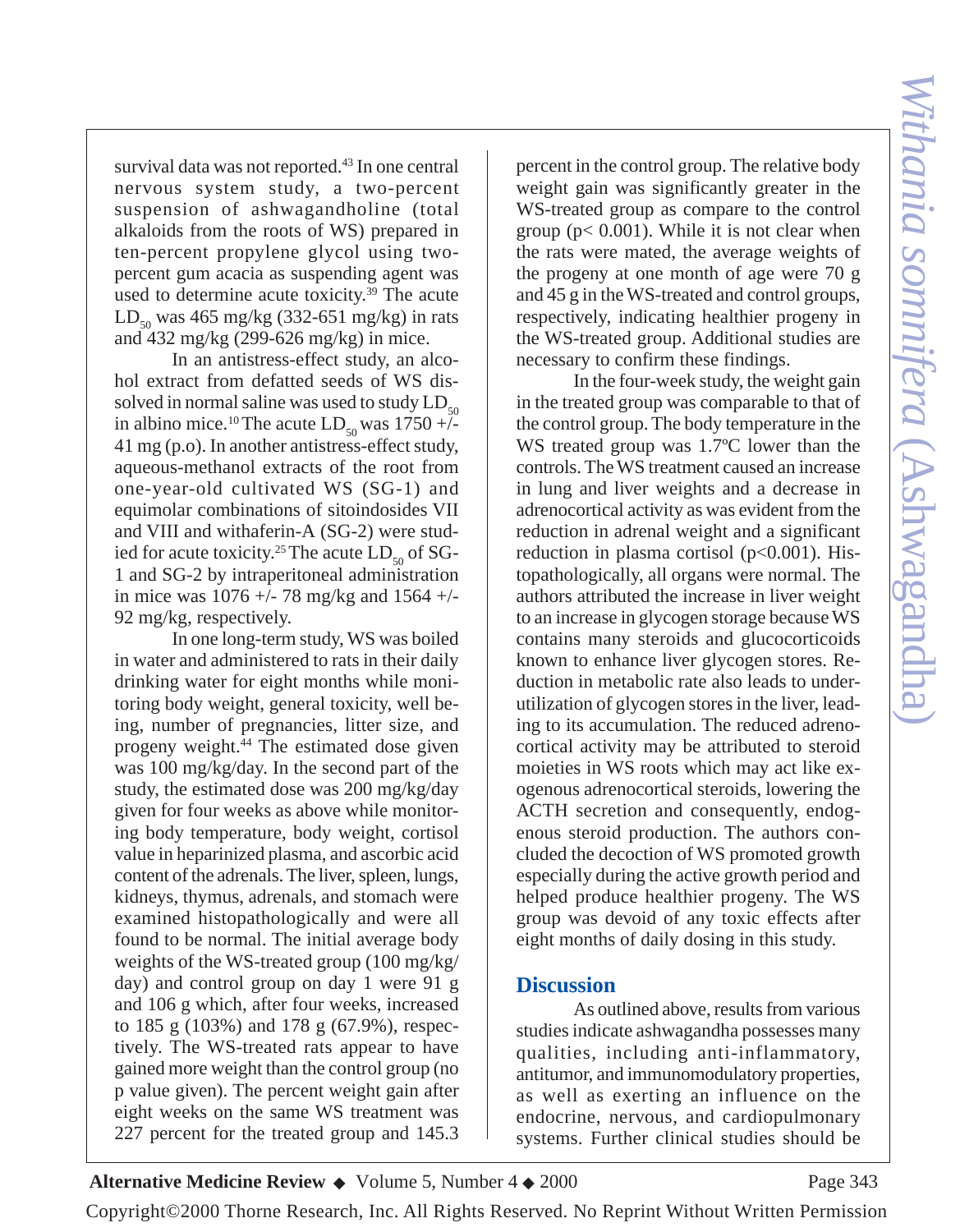conducted, as well as studies in multiple animal-based models using a variety of suitable biochemical markers (e.g., urinary excretion of pyridinoline and deoxypyridinoline) to understand its mechanism of action. Any protective or prophylactic effect it may have on the development of arthritis should also be investigated, as well as effects it may have on cartilage degradation or regeneration. As for its use in fighting cancer, confirmatory studies in several other animal tumor systems must be conducted for more definitive findings. Studies should also be carried out to determine the effects, if any, of WS on existing antitumor agents when given in combination with WS. Regarding the effects observed in animals on the endocrine and cardiopulmonary systems, the therapeutic significance of these biochemical markers is not clear. Studies point to a possible benefit of WS in central nervous system-related ailments. The lack of systematic toxicity studies is of some concern, as is the poor quality of the existing toxicity studies.

The review indicates that WS may be useful in many ailments, including arthritis and other musculoskeletal disorders, stress-induced nervous exhaustion, and hypertension. There are a few preliminary studies available on the effects of WS on the immune system, central nervous system, hemopoetic system, and general growth promotion to form a basis for further studies but not enough evidence to provide a firm scientific basis for definitive therapeutic uses.

## **Conclusion**

Although the results from this review are quite promising for the use of ashwagandha as a multi-purpose medicinal agent, several limitations currently exist in the current literature. While ashwagandha has been used successfully in Ayurvedic medicine for centuries, more clinical trials should be conducted to support its therapeutic use. It is

also important to recognize that WS may be effective not only in isolation, but may actually have a potentiating effect when given in combination with other herbs or drugs.

*Acknowledgment: The authors acknowledge the technical support provided by Fred Zarow, DC, MS in the preparation of this manuscript.*

#### **References**

- 1. Chatterjee A, Pakrashi SC. *The Treatise on Indian Medicinal Plants* 1995;4:208-212.
- 2. Bone K. *Clinical Applications of Ayurvedic and Chinese Herbs. Monographs for the Western Herbal Practitioner*. Australia: Phytotherapy Press; 1996:137-141.
- 3. Anbalagan K, Sadique J. Influence of an Indian medicine (Ashwagandha) on acutephase reactants in inflammation. *Indian J Exp Biol* 1981;19:245-249.
- 4. Anbalagan K, Sadique J. Role of prostaglandins in acute phase proteins in inflammation. *Biochem Med* 1984;31:236-245.
- 5. Somasundaram S, Sadique J, Subramoniam A. Influence of extra-intestinal inflammation on the in vitro absorption of 14C-glucose and the effects of anti-inflammatory drugs in the jejunum of rats. *Clin Exp Pharmacol Physiol* 1983;10:147-152.
- 6. Somasundaram S, Sadique J, Subramoniam A. *In vitro* absorption of [14C]leucine during inflammation and the effect of antiinflammatory drugs in the jejunum of rats. *Biochem Med* 1983;29:259-264.
- 7. Dadkar VN, Ranadive NU, Dhar HL. Evaluation of antistress (adaptogen) activity of Withania somnifera (Ashwagandha). *Ind J Clin Biochem* 1987,2:101-108.
- 8. Archana R, Namasivayan A. Antistressor effect of Withania somnifera. *J Ethnopharmacol* 1999;64:91-93.
- 9. Dhuley JN. Effect of ashwagandha on lipid peroxidation in stress-induced animals. *J Ethnopharmacol* 1998;60:173-178.
- 10. Singh N, Nath R, Lata A, et al. Withania somnifera (ashwagandha), a rejuvenating herbal drug which enhances survival during stress (an adaptogen). *Int J Crude Drug Res* 1982;20:29-35.

#### Page 344 **Alternative Medicine Review** ◆ Volume 5, Number 4 ◆ 2000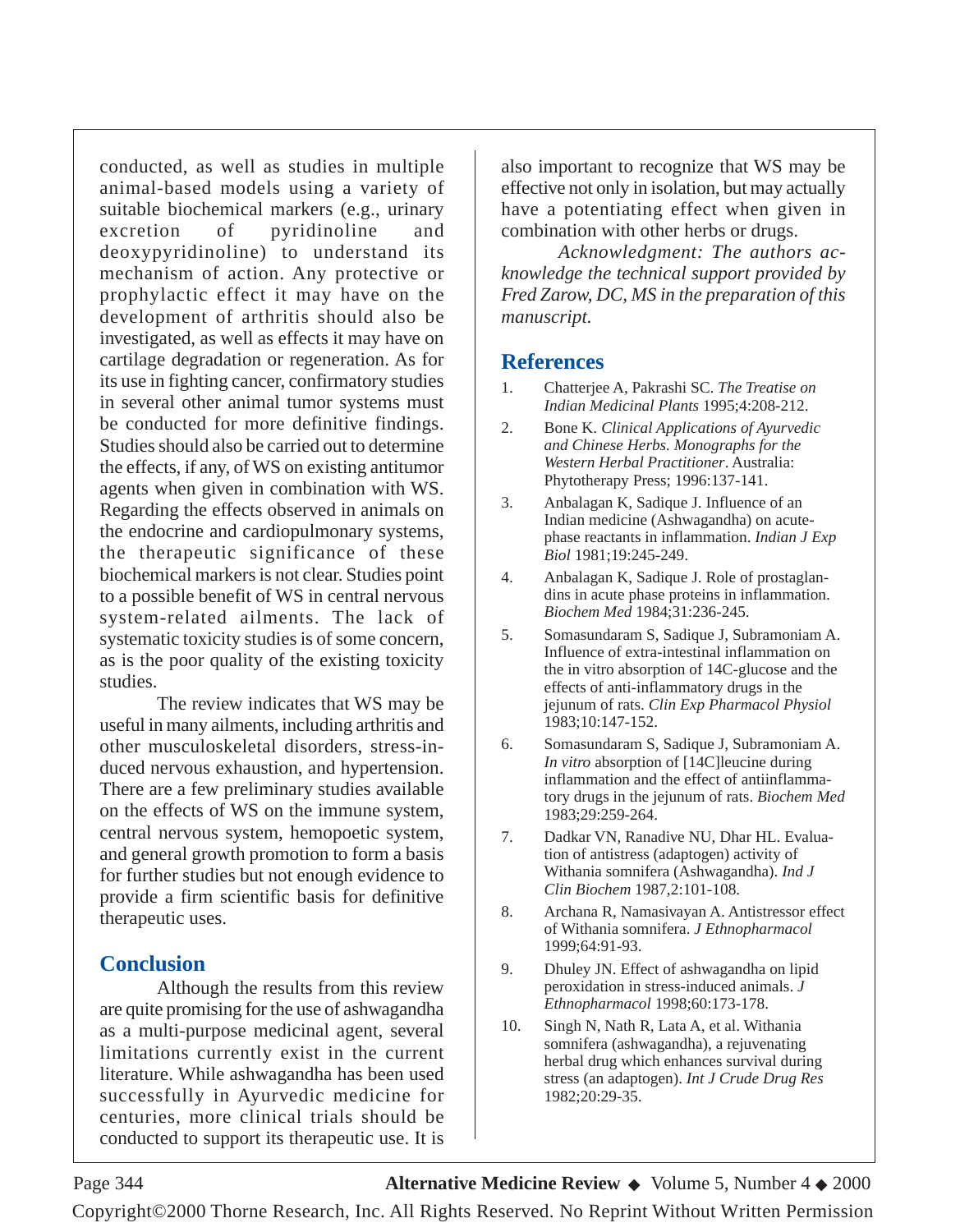- 11. Singh N, Singh SP, Nath R, et al. Prevention of urethane-induced lung adenomas by Withania somnifera (L.) Dunal in albino mice. *Int J Crude Drug Res* 1986;24:90-100.
- 12. Devi PU, Sharada AC, Solomon FE, Kamath MS. *In vivo* growth inhibitory effect of Withania somnifera (Ashwagandha) on a transplantable mouse tumor, Sarcoma 180. *Indian J Exp Biol* 1992;30:169-172.
- 13. Devi PU. Withania somnifera dunal (ashwagandha): potential plant source of a promising drug for cancer chemotherapy and radiosensitization. *Indian J Exp Biol* 1996;34:927-932.
- 14. Devi PU, Sharada AC, Solomon FE. *In vivo* growth inhibitory and radiosensitizing effects of withaferin A on mouse Ehrlich ascites carcinoma. *Cancer Lett* 1995;95:189-193.
- 15. Sharad AC, Solomon FE, Devi PU, et al. Antitumor and radiosensitizing effects of withaferin A on mouse Ehrlich ascites carcinoma in vivo. *Acta Oncol* 1996;35:95-100.
- 16. Lazarev NV. *Farmacol Toxicol* 1958;21:81-86. As cited in Brekhman II, Dardymov IV. New substances of plant origin which increase nonspecific resistance. *Annu Rev Pharmacol* 1969;9:419-430.
- 17. Brekhman II. Panax Ginseng. *Med Sci Serv* 1967;4:17-26.
- 18. Brekhman II, Dardymov IV. New substances of plant origin which increase non-specific resistance. *Annu Rev Pharmacol* 1969;9:419- 430.
- 19. Rastogi RP, Mehrotra BN. *Compendium of Indian Medicinal Plants*, Vol.6. Central Drug Research Institute, New Delhi, 1998.
- 20. Begum VH, Sadique J. Effect of Withania somnifera on glycosaminoglycan synthesis in carrageenin-induced air pouch granuloma. *Biochem Med Metab Biol* 1987;38:272-277.
- 21. Begum VH, Sadique J. Long term effect of herbal drug Withania somnifera on adjuvant induced arthritis in rats. *Indian J Exp Biol* 1988;26:877-882.
- 22. al Hindawi MK, al Khafaji SH, Abdul-Nabi MH. Anti-granuloma activity of Iraqi Withania somnifera. *J Ethnopharmacol* 1992;37:113- 116.
- 23. Kulkarni RR, Patki PS, Jog VP, et al. Treatment of osteoarthritis with a herbomineral formulation: a double-blind, placebo-controlled, cross-over study. *J Ethnopharmacol* 1991;33:91-95.
- 24. Bhattacharya SK, Goel RK, Kaur R, Ghosal S. Antistress activity of sitoindosides VII and VIII, new acylsterylglucosides from Withania somnifera. *Phytotherapy Res* 1987;1:32-39.
- 25. Grandhi A, Mujumdar AM, Patwardhan B. A comparative pharmacological investigation of Ashwagandha and Ginseng. *J Ethnopharmacol* 1994;44:131-135.
- 26. Halliwell B, Gutteridge JMC. *Free Radicals in Biology & Medicine*. 2nd ed. Oxford: Clarendon Press; 1989.
- 27. Ames BN, Shigenaga MK, Hagen TM. Oxidants, antioxidants, and the degenerative diseases of aging. *Proc Natl Acad Sci U S A* 1993;90:7915-7922.
- 28. Jesberger JA, Richardson JS. Oxygen free radicals and brain dysfunction. *Int J Neurosci* 1991;57:1-17.
- 29. Scarfiotti C, Fabris F, Cestaro B, Giuliani A. Free radicals, atherosclerosis, ageing, and related dysmetabolic pathologies: pathological and clinical aspects. *Eur J Cancer Prev* 1997;6:S31-S36.
- 30. Bhattacharya SK, Satyan KS, Chakrabarti A. Effect of Trasina, an Ayurvedic herbal formulation, on pancreatic islet superoxide dismutase activity in hyperglycaemic rats. *Indian J Exp Biol* 1997;35:297-299.
- 31. Ghosal S, Lal J, Srivastava R, et al. Immunomodulatory and CNS effects of sitoindosides IX and X, two new glycowithanolides from Withania somnifera. *Phytotherapy Res* 1989;3:201-206.
- 32. Ziauddin M, Phansalkar N, Patki P, et al. Studies on the immunomodulatory effects of ashwagandha. *J Ethnopharmacol* 1996 Feb;50:69-76.
- 33. Dhuley JN. Effect of some Indian herbs on macrophage functions in ochratoxin A treated mice. *J Ethnopharmacol* 1997;58:15-20.
- 34. Davis L, Kuttan G. Suppressive effect of cyclophosphamide-induced toxicity by Withania somnifera extract in mice. *J Ethnopharmacol* 1998;62:209-214.
- 35. Venkataraghavan S, Seshadri C, Sundaresan TP, et al. The comparative effect of milk fortified with aswagandha, aswagandha and punarnava in children – a double-blind study. *J Res Ayur Sid* 1980;1:370-385.

#### **Alternative Medicine Review ◆** Volume 5, Number 4 ◆ 2000 Page 345